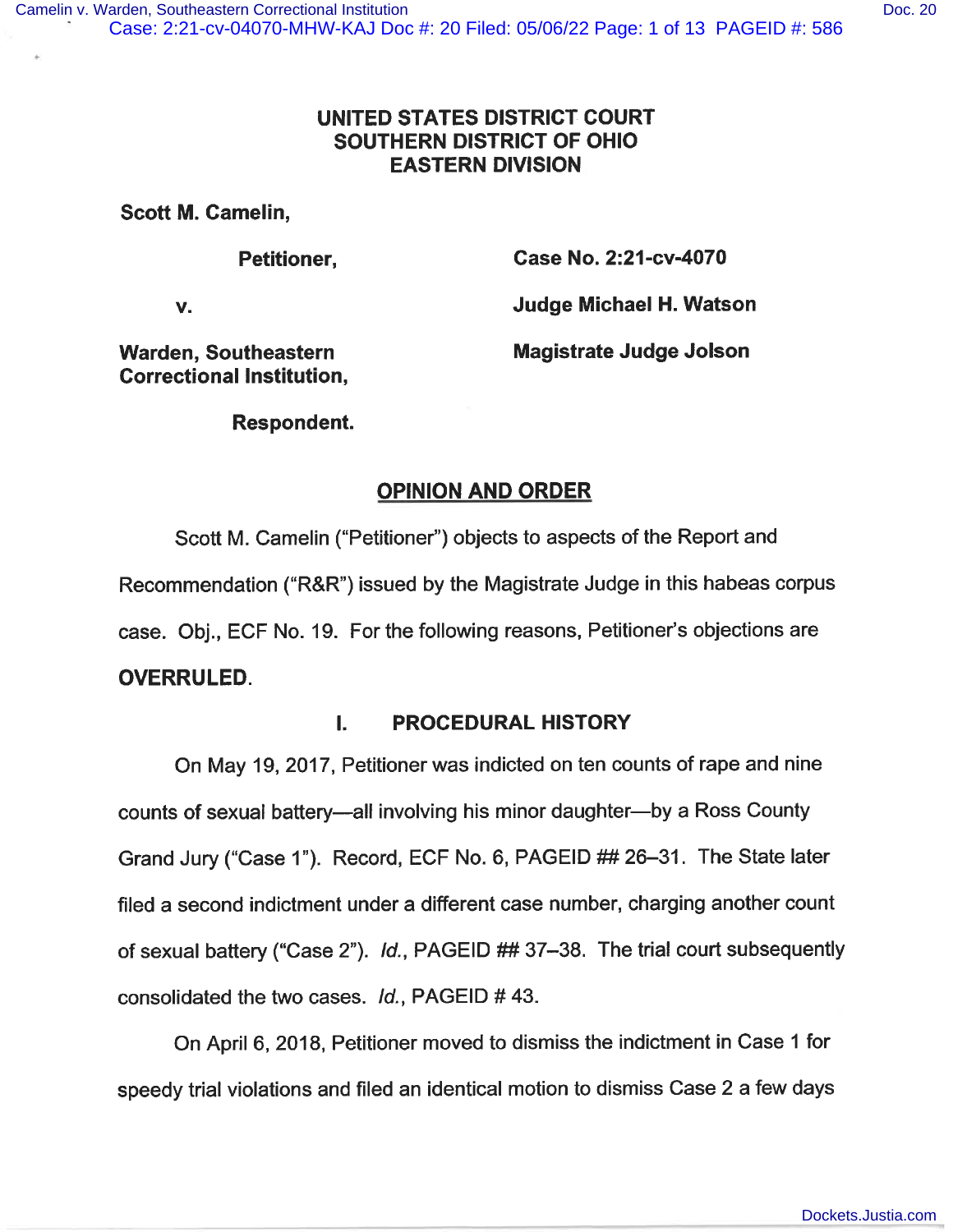later. Id., PAGEID ## 44-60. Shortly thereafter, the trial court held a hearing and denied the motions to dismiss. Id., PAGEID ## 73-74. The same day, Petitioner entered a plea of no contest to three counts of Sexual Battery (counts eleven, thirteen, and nineteen), and the trial court sentenced him to an aggregate term of ten years.  $Id.$ , PAGE ID  $\#$  75-79.

Petitioner appealed to the Fourth District Court of Appeals; his sole contention of error was the trial court's ruling on his speedy trial motion. Id., PAGEID ## 80-106. On March 22, 2019, the Fourth District overruled his contention of error and affirmed the judgment of the trial court. Id., PAGEID ## 133-45. Petitioner timely appealed to the Supreme Court of Ohio, but the Supreme Court of Ohio declined to accept jurisdiction on July 23, 2019. Id., PAGEID ## 146-47, 178. Petitioner did not seek a writ of certiorari before the Supreme Court of the United States.

On August 2, 2021, Petitioner filed a pro se federal habeas petition with one ground of relief, "Due Process, Speedy Trial." Petition, ECF No. 1, PAGEID # 5. Respondent moved to dismiss the petition as untimely, arguing it is barred by the statute of limitations. ECF No. 7. Without receiving leave to amend his petition, Petitioner then filed a traverse in which he purportedly raised two additional grounds for relief, although all three grounds still related to the alleged denial of Petitioner's due process and speedy trial rights. ECF No. 11 Subsequently, and again without receiving leave to do so, Petitioner filed an "amended pro se traverse," in which he raised a fourth ground for relief: actual Case No. 2:21-cv-4070 Page 2 of 13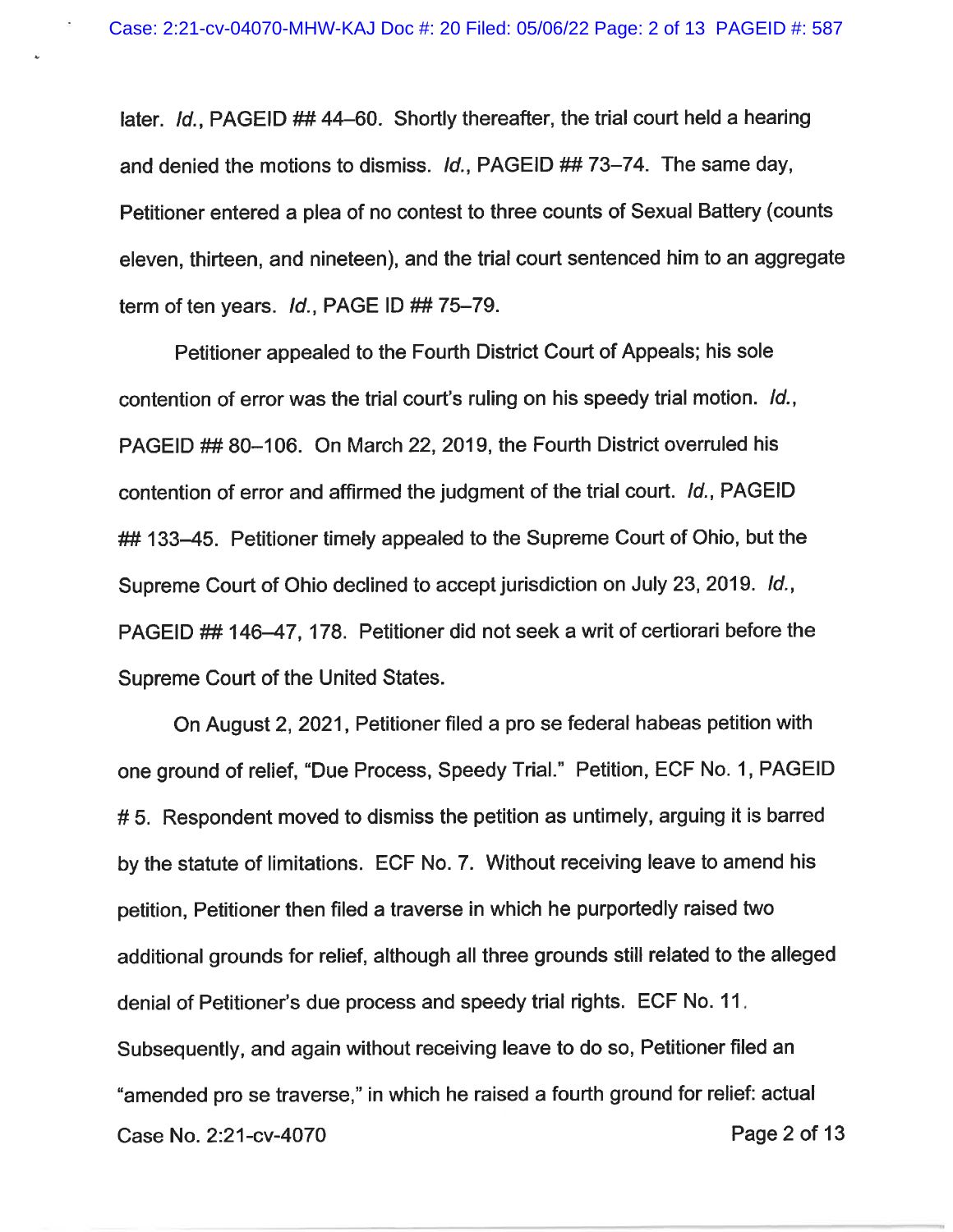innocence. ECF No. 13. Specifically in response to Respondent's arguments about the statute of limitations. Petitioner argues that equitable tolling saves his petition. ECF Nos. 11, 13, & 19.

## II. REPORT AND RECOMMENDATION

Pursuant to the Court's General Orders, Magistrate Judge Jolson issued an R&R on Respondent's motion. R&R, ECF No. 16. The R&R recommends granting the motion and dismissing the petition as untimely. Id. It considers Petitioner's arguments about equitable tolling and actual innocence but finds they lack merit. Id. Petitioner timely objected to the R&R. Obj., ECF No. 19.

## III. STANDARD OF REVIEW

Pursuant to Federal Rule of Civil Procedure 72(b), the Court determines de

novo those portions of the R&R that were properly objected to.

## IV. ANALYSIS

As the R&R correctly explained, under the Antiterrorism and Effective

Death Penalty Act of 1996 ("AEDPA"), there is a one-year statute of limitations

for habeas corpus petitions filed under 28 U. S. C. § 2254. The statute provides

as follows:

(d)(1) A 1-year period of limitation shall apply to an application for a writ of habeas corpus by a person in custody pursuant to the judgment of a State court. The limitation period shall run from the latest of-

(A) the date on which the judgment became final by the conclusion of direct review or the expiration of the time for seeking such review:

(B) the date on which the impediment to filing an application created by State action in violation of the Constitution or laws

Case No. 2:21-cv-4070 Page 3 of 13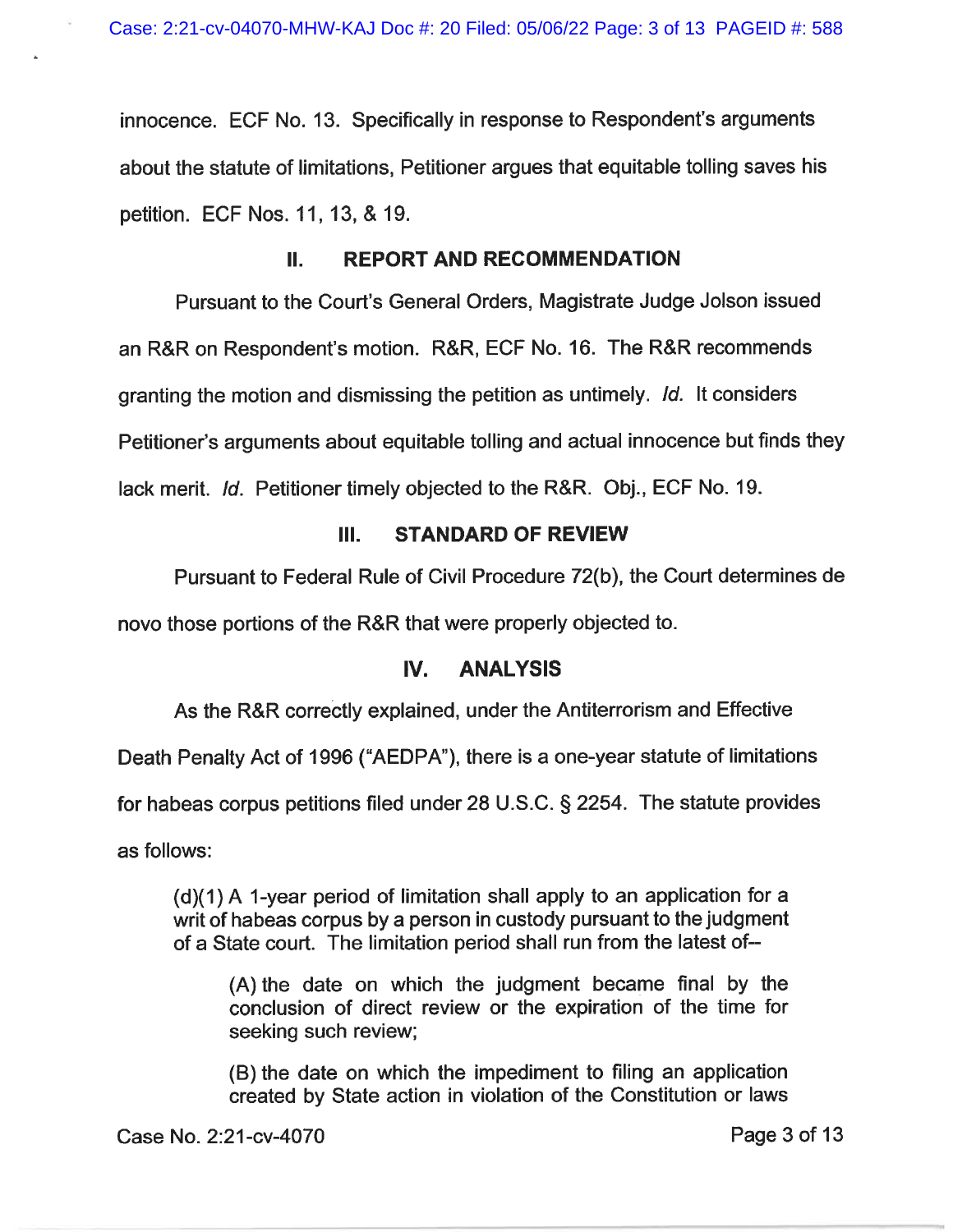of the United States is removed, if the applicant was prevented from filing by such State action:

(C) the date on which the constitutional right asserted was initially recognized by the Supreme Court, if the right has been newly recognized by the Supreme Court and made retroactively applicable to cases on collateral review; or

(D) the date on which the factual predicate of the claim or claims presented could have been discovered through the exercise of due diligence.

(2) The time during which a properly filed application for State postconviction or other collateral review with respect to the pertinent judgment or claim is pending shall not be counted toward any period of limitation under this subsection.

Here, only § 2244(d)(1 )(A) is relevant. Pursuant to that provision,

Petitioner's judgment became final on October 21, 2019, when the time to

petition to the Supreme Court of the United States for a writ of certiorari expired.

So, his statute of limitations expired on October 21, 2020. Petitioner did not file

his petition until August 2021. ECF No. 1. So, it is untimely and, therefore, must

be dismissed unless some exception applies.

Petitioner offers two arguments against dismissal. First, he argues that

equitable tolling should apply because he had trouble obtaining his case file from his trial attorney and because the prison restricted access to the law library and other resources during the COVID-19 pandemic. Obj., ECF No. 19. Next, he argues that the Court should excuse his untimeliness because he is actually

innocent. Id.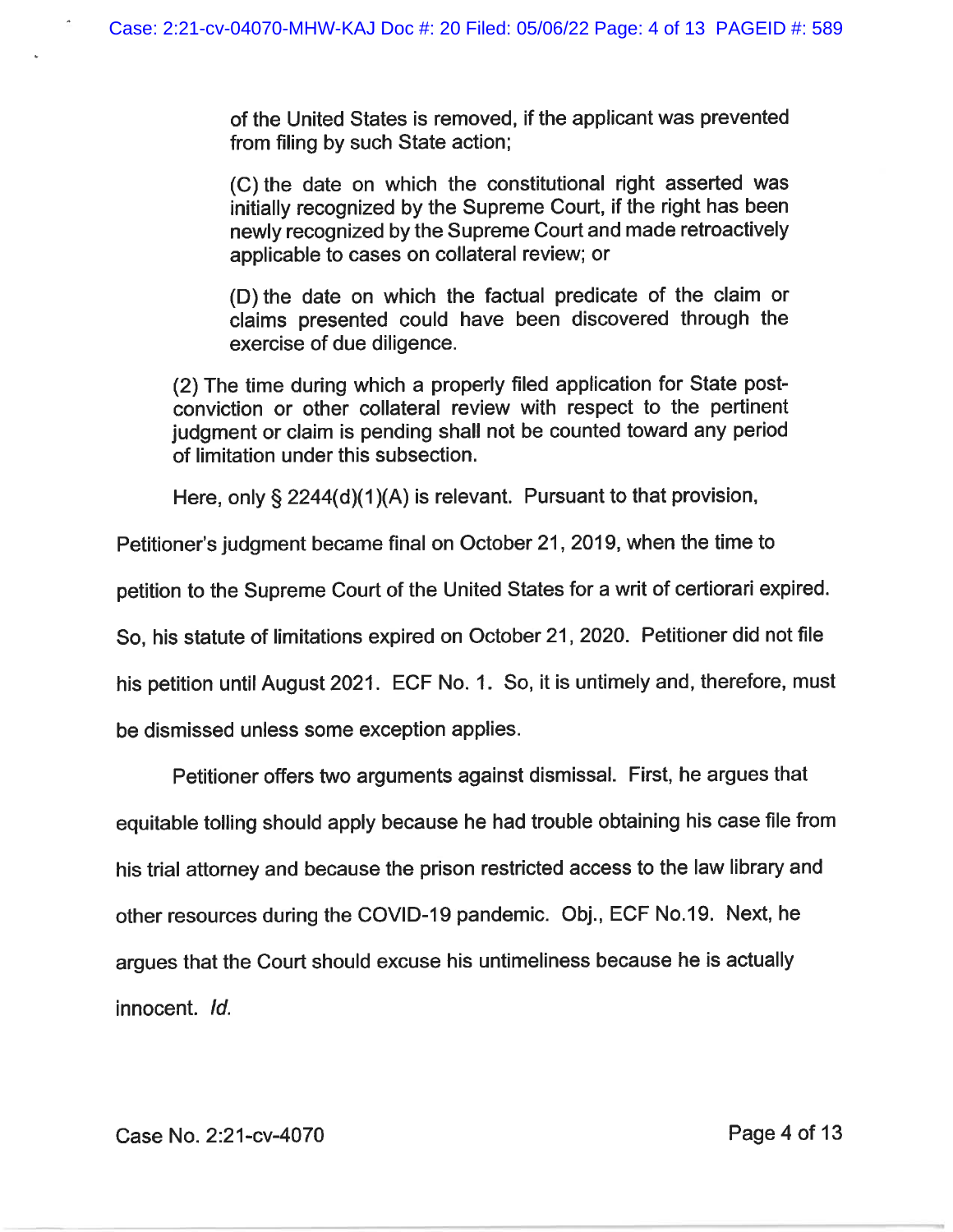## A. Equitable Tolling

AEDPA's limitations period is not jurisdictional and is subject to equitable tolling. Holland v. Fla., 560 U.S. 631, 645-49 (2010). Such equitable tolling, however, is granted sparingly in habeas cases. See Hall v. Warden, Lebannon Corr. Inst., 662 F.3d 745, 749 (6th Cir. 2011). To establish equitable tolling, a petitioner must demonstrate that (1) he has "been pursuing his rights diligently," and (2) some "extraordinary circumstance stood in his way" and prevented him from filing in a timely fashion. Holland, 560 U. S. at 649 (internal quotation marks and citations omitted). The petitioner bears the burden of showing that he is entitled to equitable tolling. Ata v. Scutt,  $662$  F. 3d 736, 741 (6th Cir. 2011).

Here, Petitioner offers two factual bases for equitable tolling. First, he asserts that he had difficulty obtaining his case file from his attorney, and, second, he argues that the prison restricted access to the law library and other resources due to the COVID-19 pandemic. Obj., ECF No. 19.

Petitioner does not show "extraordinary circumstances." It "is well-settled in the Sixth Circuit that [a] petitioner's pro se status, lack of legal knowledge, or lack of access to legal materials are not sufficient to warrant equitable tolling." Klein v. Warden, Ohio State Penitentiary, No. 1;21-CV-357, 2022 WL 356539, at \*8 (S. D. Ohio Feb. 7, 2022) (collecting cases). These are conditions "typical for many prisoners" and "do not rise to the level of exceptional circumstances." Groomes v. Parker, No. 3:07-cv-0124, 2008 WL 123935, at \*5 (M. D. Tenn. Jan. 9, 2008). The mere inability to obtain transcripts or other relevant court Case No. 2:21-cv-4070 Page 5 of 13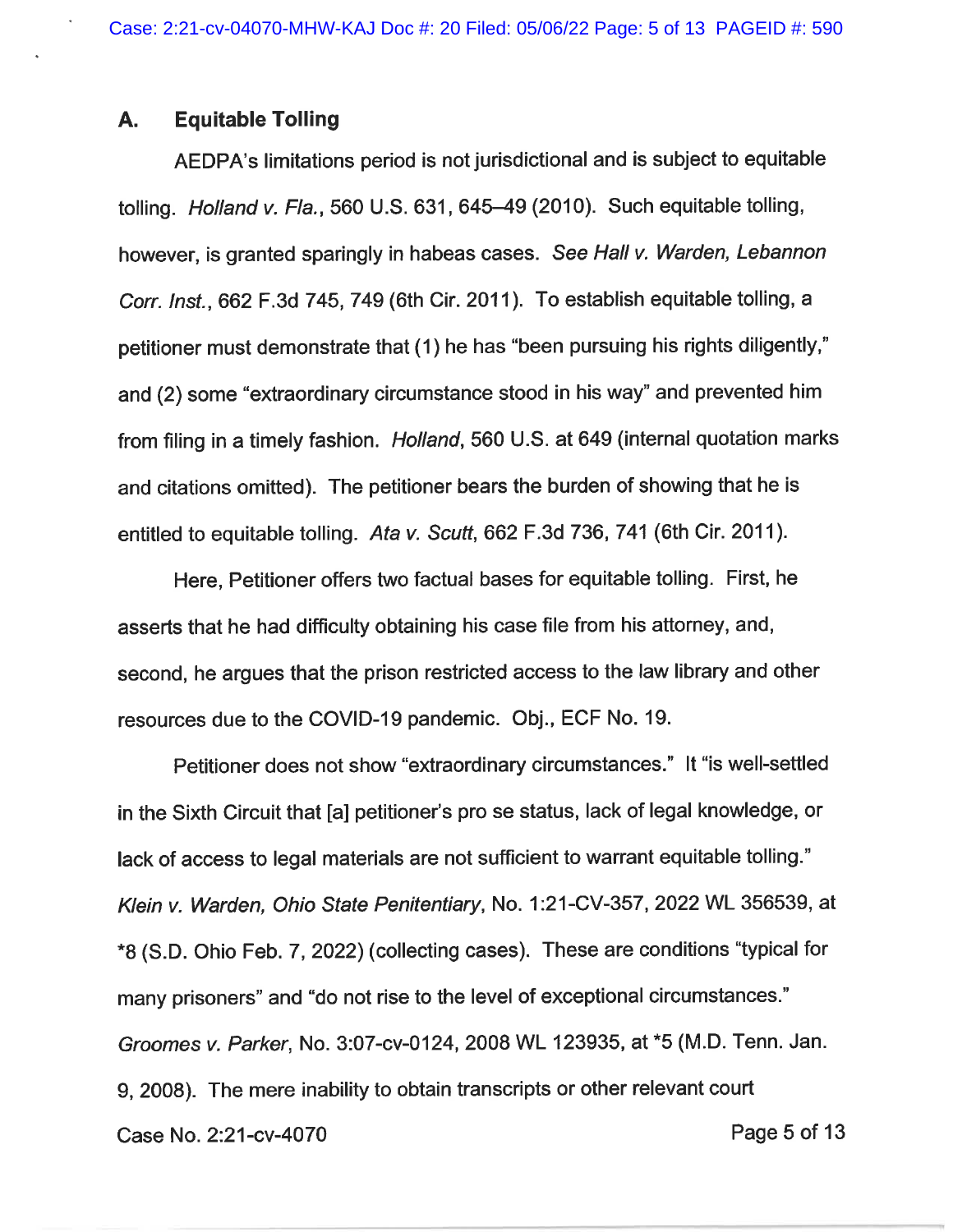documents does not constitute an extraordinary circumstance justifying equitable tolling of the statute of limitations. See Hall, 662 F.3d at 751 (citations omitted); see also Chrysler v. Guiney, 14 F. Supp. 3d 418, 444 (S.D.N.Y. 2014) (citations omitted).

Here, the restricted access to the law library and other resources is exactly the type of circumstance that is "typical of many prisoners" and is not an "extraordinary circumstance." See Groomes, 2008 WL 123935, at \*5.

As to his attorney's alleged delinquency in sending his case file, that argument fails for several reasons. First, as the R&R explained, Petitioner contacted his attorney only twice within the limitations period; all of Petitioner's other communications with his attorney occurred after the limitations period expired. R&R, ECF No. 16. More importantly, however, Petitioner does not explain, nor does the Court see, how the case file was necessary for Petitioner to file his habeas petition. That is, at all times since the trial court's hearing on his speedy trial motions and subsequent plea, Petitioner has known about the facts related to the tolling of his speedy trial rights. Id. (citing the record). Thus, even without his case file, Petitioner "clearly knew what took place at [the trial court] and what his grounds for relief were." Hall, 662 F.3d at 751. So, Petitioner's arguments about his lack of access to legal materials and his case file are without merit.

To the extent that Petitioner argues the COVID-19 pandemic by itself warrants tolling the statute of limitations, that argument is unpersuasive. True, as Case No. 2:21-cv-4070 **Page 6 of 13**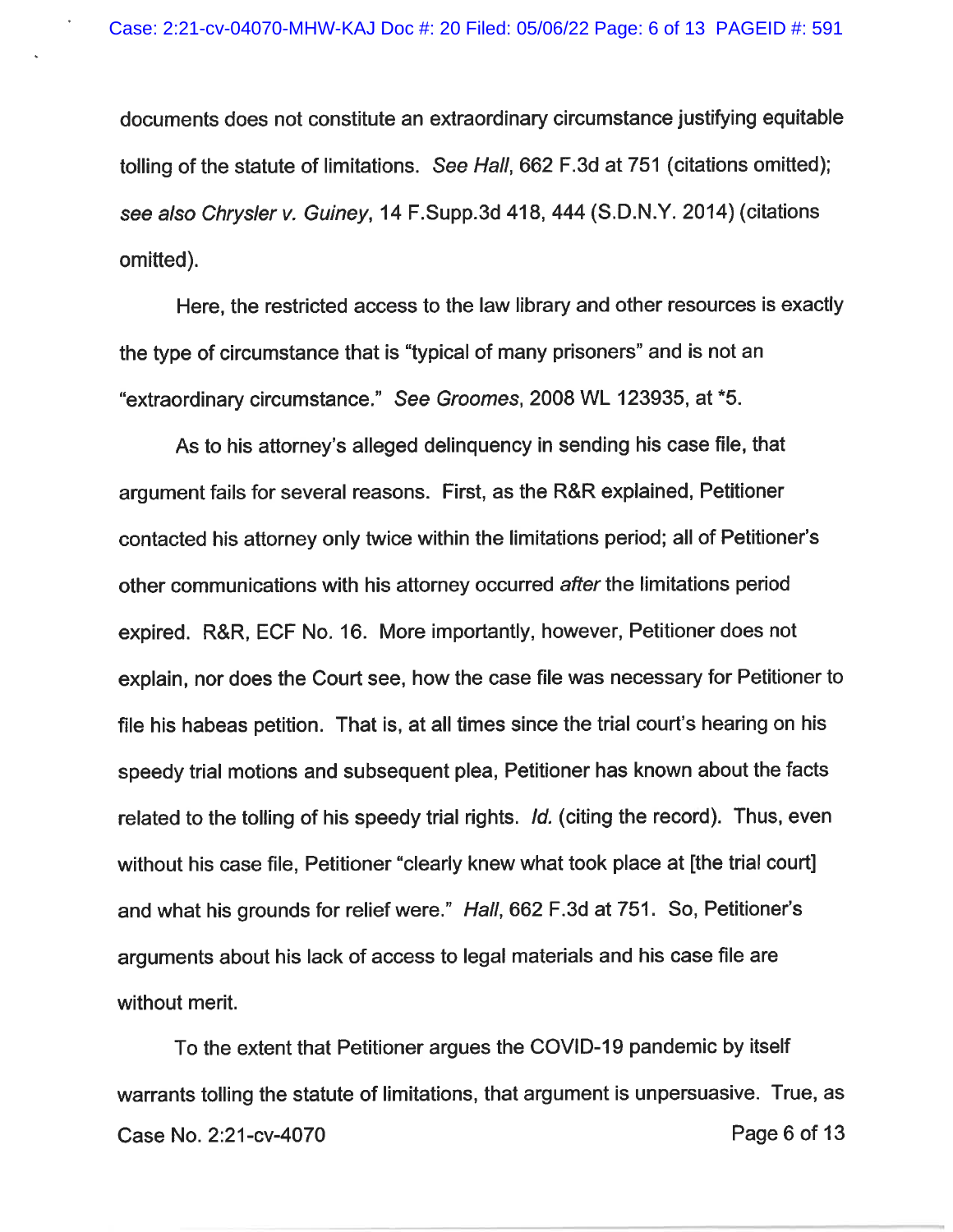the R&R explained, the "COVID-19 pandemic may qualify as an extraordinary circumstance justifying equitable tolling of the statute of limitations." Hager v. Warden, Ross Corr. Inst., No. 2:21-CV-2472, 2021 WL 2291319, at \*3 (S. D. Ohio June 4, 2021), report and recommendation adopted, No. 2:21-CV-2472, 2021 WL 2670622 (S.D. Ohio June 29, 2021) (citation omitted). However, even assuming that the pandemic was an extraordinary circumstance warranting tolling the statute of limitations as to Petitioner-a somewhat dubious assumption, as explained at length in the R&R—he could not rely on the pandemic to toll the statute of limitations. Petitioner had five months of his limitations period prior to the pandemic that were unaffected by COVID-19, and he has not shown that he diligently pursued his claims during that time. R&R, ECF No. 16. In other words, Petitioner does not demonstrate that he diligently pursued his claims from the time his judgment became final (October 21, 2019) to the start of pandemic-related restrictions in approximately March 2020. As another court of appeals has explained, if a petitioner does not explain his lack of diligence during the months before the pandemic-related restrictions went into place, equitable tolling is inappropriate. See Donald v. Pruitt, 853 F. App'x 230. 234 (10th Cir. 2021) ("[The petitioner] has not explained why he was not diligent for the nine months before COVID restrictions were implemented. Therefore, [he] hasn't made the requisite showing that he is due an exception to the statutory bar."). So, because Petitioner does not demonstrate that he diligently

Case No. 2:21-cv-4070 **Page 7 of 13**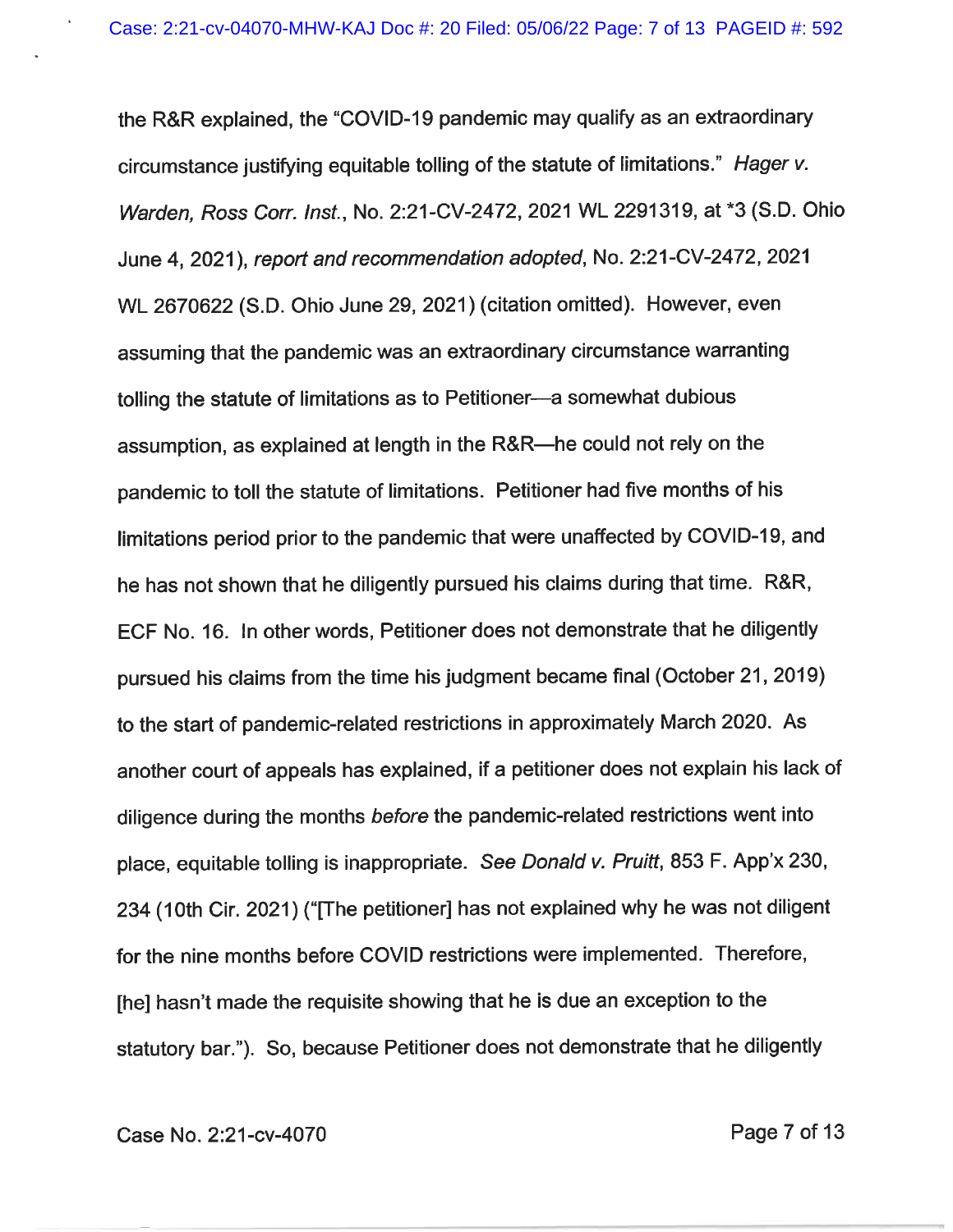pursued his claims before the start of the COVID-19 pandemic restrictions, the pandemic does not excuse his untimeliness.

For these reasons, equitable tolling is not appropriate in this case.

#### B. Actual Innocence

Petitioner also argues that his untimeliness should be excused because he is actually innocent. The one-year statute of limitations may be subject to equitable tolling upon a reliable "credible showing of actual innocence." McQuiggin v. Perkins, 569 U.S. 383, 392 (2013). A petitioner must overcome a high hurdle to establish his actual innocence; to succeed, he must "show that it is more likely than not that no reasonable juror would have convicted him in the light of the new evidence." Id. at 399 (internal quotation marks and citations omitted). "Thus, the threshold inquiry is whether new facts raise sufficient doubt about the petitioner's guilt to undermine confidence in the result of the trial." Souter v. Jones, 395 F.3d 577, 590 (6th Cir. 2005) (cleaned up). Although a petitioner who asserts a claim of actual innocence need not establish diligence, unexplained delay "bears on the determination whether the petitioner has made the requisite showing." McQuiggin, 569 U.S. at 399 (internal quotation marks and citations omitted).

Here, Petitioner has failed to provide credible evidence of actual innocence. As the Magistrate Judge explained, the only "new evidence" Petitioner submitted was an alibi as to count nineteen only (one of the counts to which he pled guilty). First, this alibi is hardly "new" as it is provided by his son, Case No. 2:21-cv-4070 **Page 8 of 13**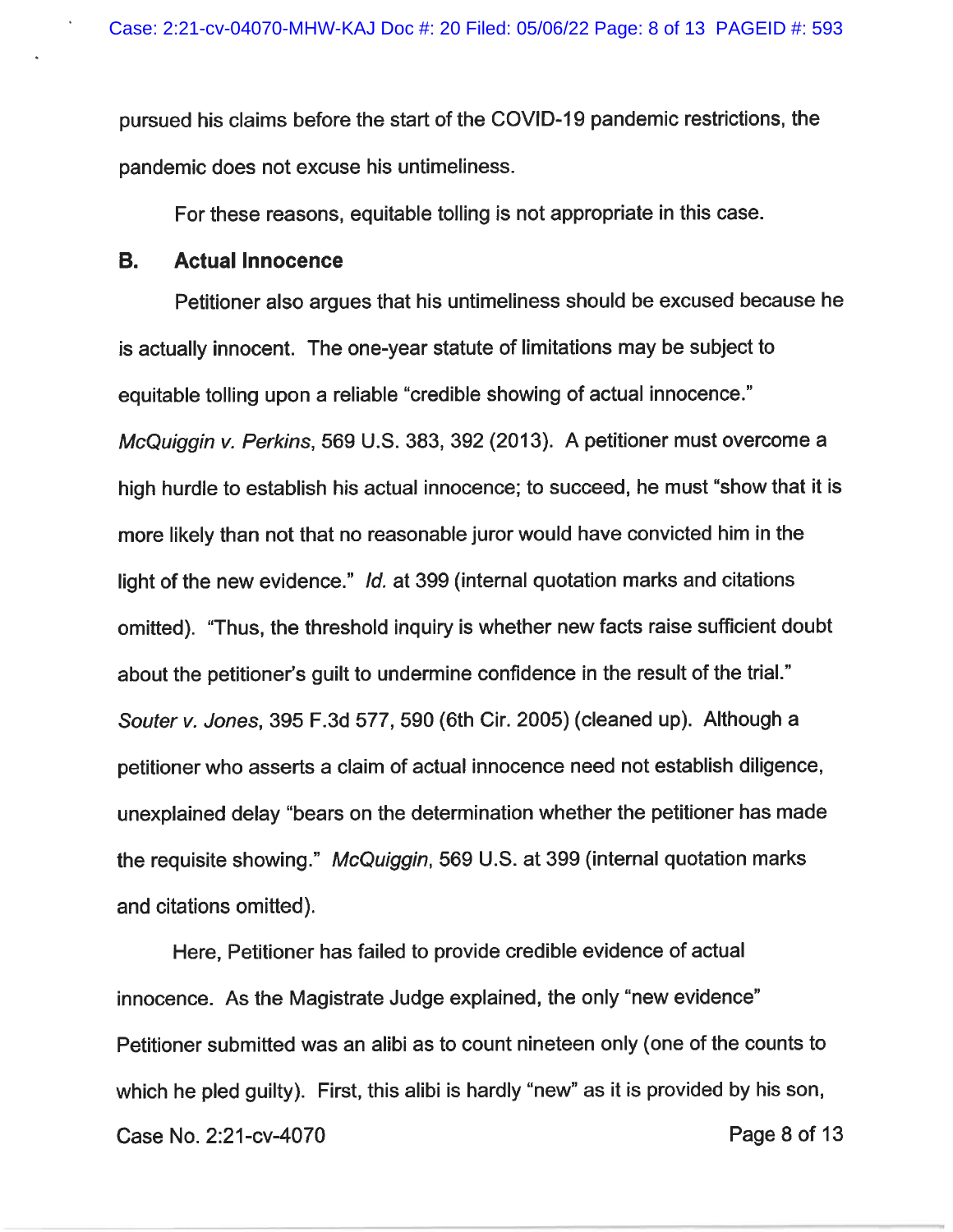and both Petitioner and his son would have known of their whereabouts at the time Petitioner entered his plea. Even assuming, however, that the Court considered this alibi as sufficient "new evidence" for actual innocence as to count nineteen. Petitioner has submitted no new evidence which casts any doubt on the other two counts to which he pleaded guilty. So, as the R&R aptly held, Petitioner has not demonstrated actual innocence.<sup>1</sup>

Petitioner objects to the R&R's conclusions on actual innocence for several reasons. First, he argues that if he is innocent of count nineteen (because of his "new" alibi), he must be innocent of all counts. Petitioner apparently reads the other counts as being dependent on count 19. From a review of the indictments, the Court disagrees—each count reads as a standalone offense. Record, ECF No. 6, PAGEID ## 26-37. Neither is there any indication in the plea or judgment entry that Petitioner's convictions on counts eleven and thirteen were dependent on the conviction on count nineteen. Id. at PAGEID ## 75-79. Further, to the extent Petitioner argues that the State's case largely hinged on the victim's testimony and, if Petitioner presented his alibi, the

<sup>&</sup>lt;sup>1</sup> In one of his "responses" to the motion to dismiss, Petitioner makes several arguments about his alibis. For example, he asserts that he had alibis for eighteen of the nineteen counts of the original indictment. Response, ECF No. 11-1, PAGEID # 298. To whatever extent these arguments are attempts to demonstrate actual innocence, they are without merit. If for no other reason, Petitioner provides no specifics about what his alibis are (beyond references to "work schedule" or "room numbers") and, therefore, the Court cannot evaluate whether they meet the actual innocence standard. See, e.g., Response, ECF 11, PAGEID ## 274-86. Further, Petitioner does not demonstrate how these alibis are so ironclad that no reasonable jury could convict him of the charged offenses. So, to whatever extent Petitioner is arguing these alibis are a basis for actual innocence, that argument fails.

Case No. 2:21-cv-4070 Page 9 of 13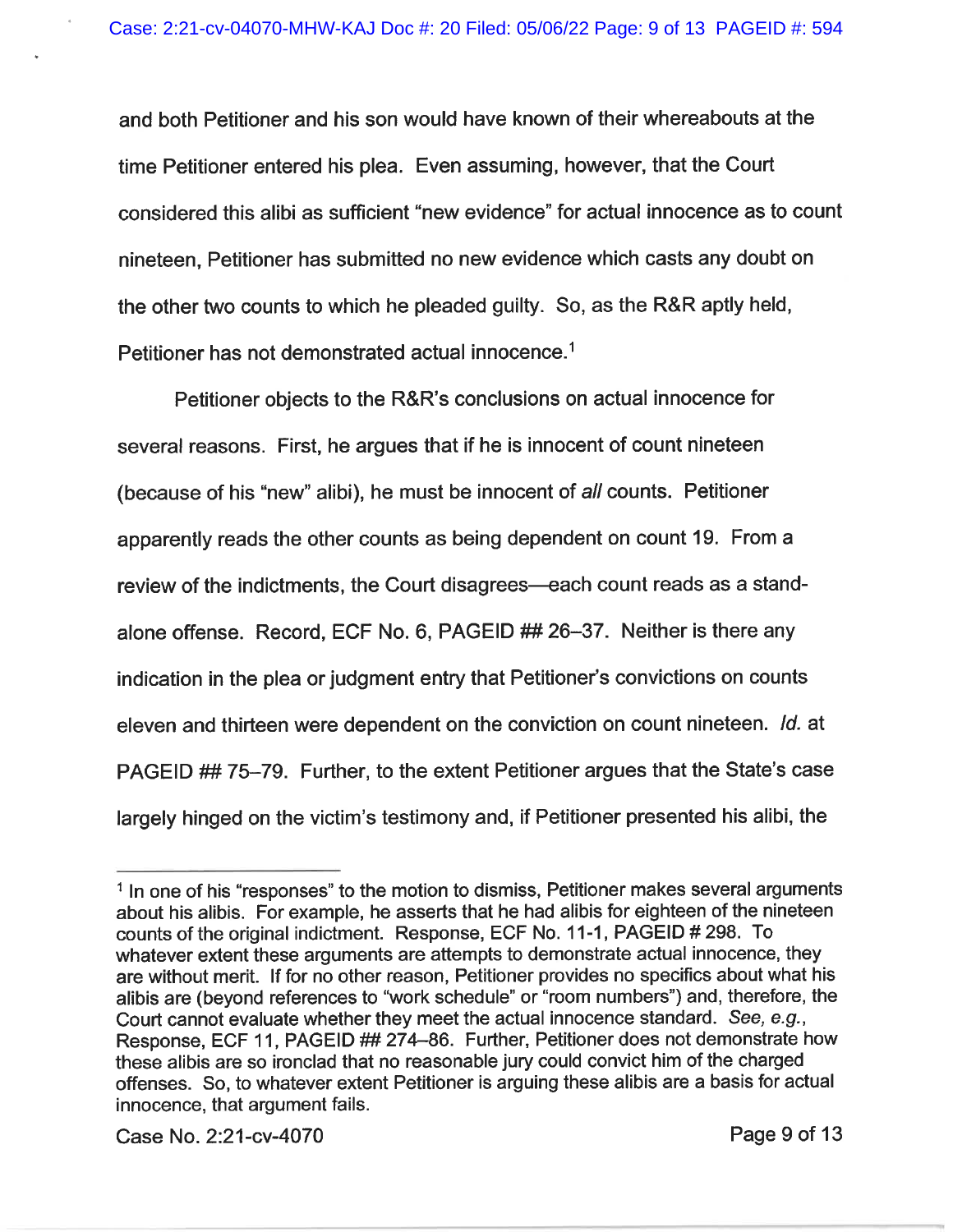victim's credibility would be undermined, that argument is far too speculative. Even assuming all those "ifs" came to pass, a reasonable jury could still choose to believe the victim over the alibi witness, and could certainly believe the victim as to the other eighteen counts. In other words, this argument does not show "it is more likely than not that no reasonable juror would have convicted him in the light of the new evidence." McQuiggin, 569 U.S. at 399 (internal quotation marks and citations omitted). So, the argument is without merit.

Next, Petitioner argues that he could not have committed the acts alleged in count nine because the victim was at a doctor's appointment at the time of the charged crimes. This argument is irrelevant as he did not plead guilty to, and was not convicted of, count nine.

Finally, Petitioner argues that the allegations against him were false. In addition to generally arguing that the indictments were based on false allegations, Petitioner also argues that the victim was untruthful in her reports about his crimes (apparently both convicted and alleged). None of these arguments are persuasive. Most of Petitioner's complaints of "false allegations" and "liars" are so vague and conclusory that the Court cannot evaluate their merit. The only "false accusation" complaint for which Petitioner provides specificity is his argument that the victim gave an inaccurate physical description of him because she misdescribed a birth mark. This argument also fails. First, Petitioner makes no effort to explain how this allegedly untrue statement was not known to him at the time of his guilty plea. In other words, Petitioner does not Case No. 2:21 -cv-4070 Page 10 of 13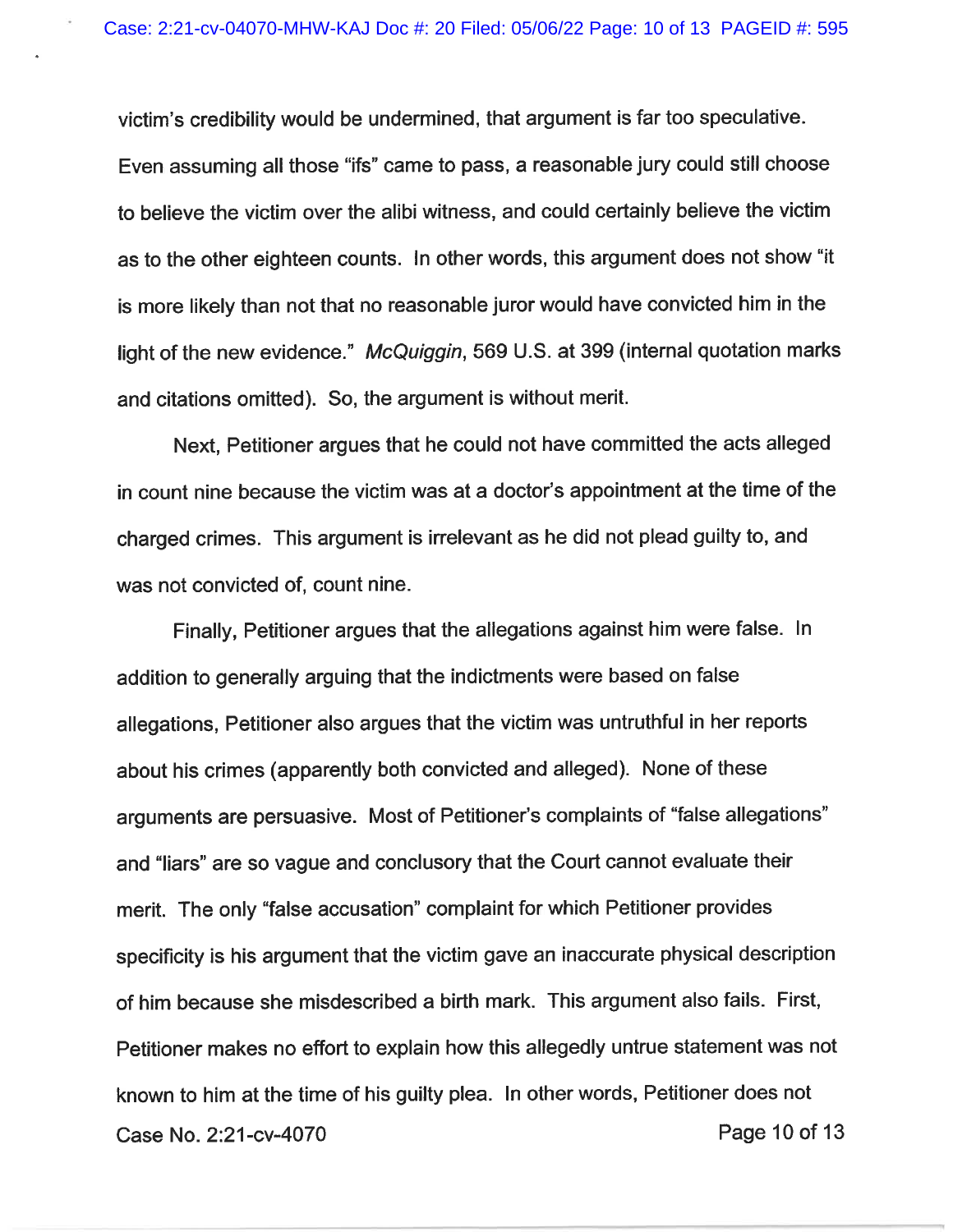explain how this is "new evidence." Second, even if this untrue statement were "new evidence, " one incorrect description of a birthmark is not the kind of fatal blow that means "no reasonable jury" would have convicted Petitioner. See Hayes v. Dir., No. 3:16CV144, 2017 WL 474146, at \*5 (E. D. Va. Feb. 3, 2017) (rejecting a habeas petitioner's argument that his actual innocence could toll the statute of limitations where the petitioner asserted that a victim misdescribed the color of his jacket). So, this argument is unavailing.

Accordingly, Petitioner has failed to establish that he is entitled to equitable tolling based on actual innocence.

#### V. OTHER MATTERS

Petitioner has two pending motions: a motion for discovery, ECF No. 14, and a motion for an evidentiary hearing, ECF No. 15, both apparently related to the statute of limitations issue. The R&R recommended that both motions be denied because the petition is untimely. R&R, ECF No. 16. Even read liberally, Petitioner offers only general objections to this conclusion. See, e.g., Obj., ECF No. 19, PAGEID # 558 ("I do believe that an evidentiary hearing would prove what I'm claiming can be proven to be true."). Generally, the "failure to file specific objections to a magistrate's report constitutes a waiver of those objections." Cowherd v. Million, 380 F.3d 909, 912 (6th Cir. 2004) (citation omitted). Therefore, the Court is not obligated to review those portions of the R&R. Moreover, neither evidentiary hearings nor discovery are a matter of course in habeas proceedings. See, e.g., DiCenzi v. Rose, 452 F.3d 465, 472 Case No. 2:21-cv-4070 **Page 11 of 13**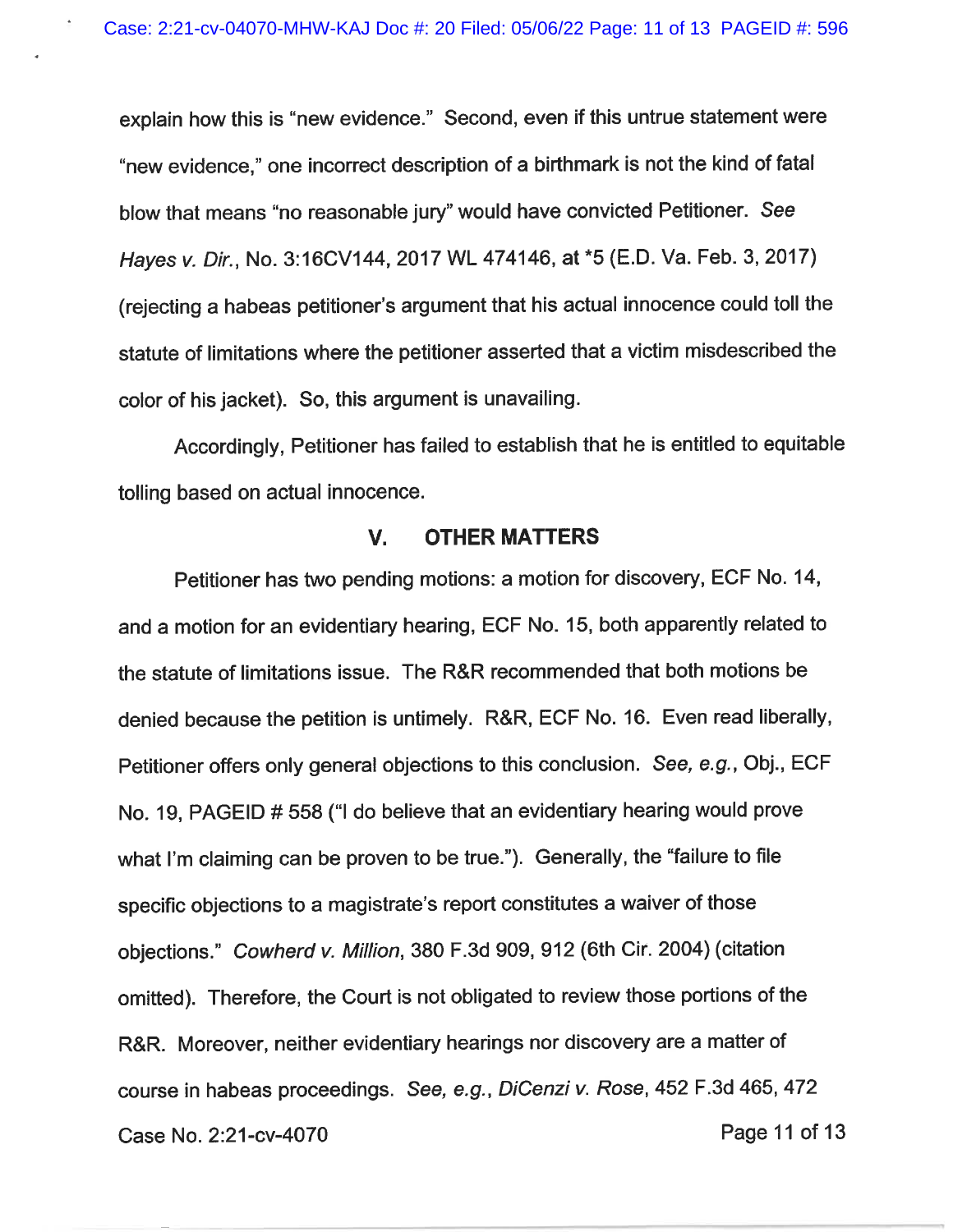(6th Cir. 2006) (explaining that a district court should only hold an evidentiary hearing on statute of limitations issues in habeas cases in special circumstances); Bracy v. Gramley, 520 U. S. 899, 904 (1997) ("A habeas petitioner, unlike the usual civil litigant in federal court, is not entitled to discovery as a matter of ordinary course. "). Petitioner has not directed the Court's attention to any exception to that general rule here, nor is the Court independently aware of any. So, in agreement with the Magistrate Judge, Petitioner's motions, ECF Nos. 14 and 15, are DENIED.

#### VI. CONCLUSION

For these reasons and for the reasons detailed in the R&R, Petitioner's objections, ECF No. 19, are OVERRULED. The R&R, ECF No 16 is ADOPTED and AFFIRMED. This action is hereby DISMISSED as barred by the one-year statute of limitations under 28 U. S.C. § 2244(d).

## VII. CERTIFICATE OF APPEALABILITY

Pursuant to Rule 11 of the Rules Governing § 2254 Cases in the United States District Courts, the Court must consider whether to issue a Certificate of Appealability. A state prisoner who seeks a writ of habeas corpus in federal court does not have an automatic right to appeal a district court's adverse decision unless the court issues a Certificate of Appealability. 28 U.S.C. § 2253(c)(1 )(A). The district court makes the first determination as to whether to issue a Certificate of Appealability in appeals of § 2254 or § 2255 petitions. Kincade v. Sparkman, 117 F.3d 949, 953 (6th Cir. 1997).

Case No. 2:21-cv-4070 Page 12 of 13